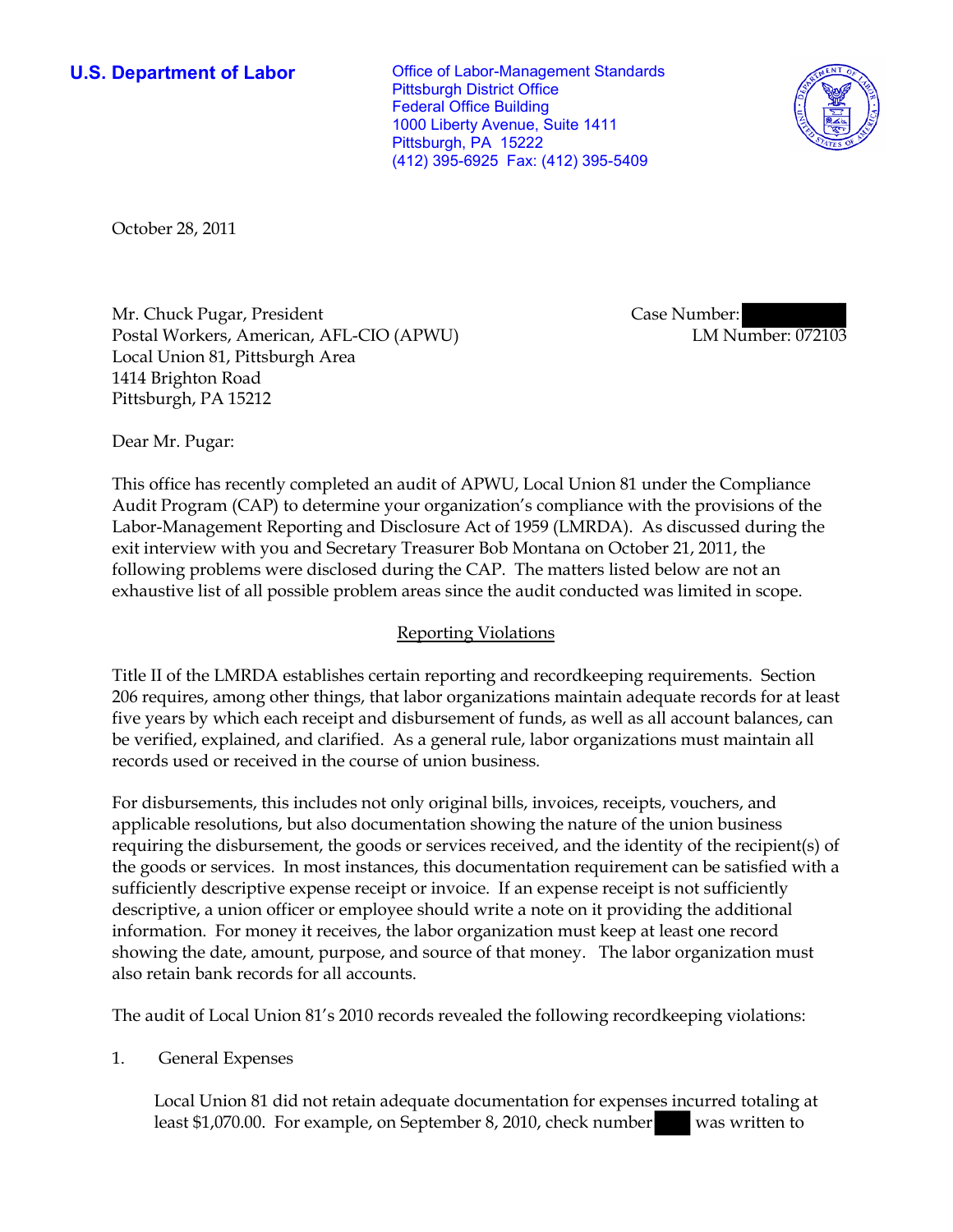Steel Thistle; however, no supporting documentation could be found to support the disbursement.

As previously noted above, labor organizations must retain original receipts, bills, and vouchers for all disbursements. The president and treasurer (or corresponding principal officers) of your union, who are required to sign your union's LM report, are responsible for properly maintaining union records.

2. Meal Expenses

Local Union 81 did not require officers to submit itemized receipts for meal expenses totaling at least \$310.15. The union must maintain itemized receipts provided by restaurants to officers and employees. These itemized receipts are necessary to determine if such disbursements are for union business purposes and to sufficiently fulfill the recordkeeping requirement of LMRDA Section 206.

Local Union 81 records of meal expenses did not always include written explanations of union business conducted or the names and titles of the persons incurring the restaurant charges. For example, on May 20, 2010, a restaurant receipt for \$188.72 at the Final Cut Steakhouse does not list the 2nd attendee (the restaurant receipt indicates there were two guests present) or the union business conducted. Union records of meal expenses must include written explanations of the union business conducted and the full names and titles of all persons who incurred the restaurant charges. Also, the records retained must identify the names of the restaurants where the officers or employees incurred meal expenses.

3. Disposition of Property

Local Union 81 did not maintain an inventory of t-shirts, aprons or other property it purchased, sold, or gave away. The union must report the value of any union property on hand at the beginning and end of each year in Item 28 of the LM-2. The union must retain an inventory or similar record of property on hand to verify, clarify, and explain the information that must be reported in Item 28.

The union must record in at least one record the date and amount received from each sale of union t-shirts, jackets and other items.

Based on your assurance that Local Union 81 will retain adequate documentation in the future, OLMS will take no further enforcement action at this time regarding the above violations.